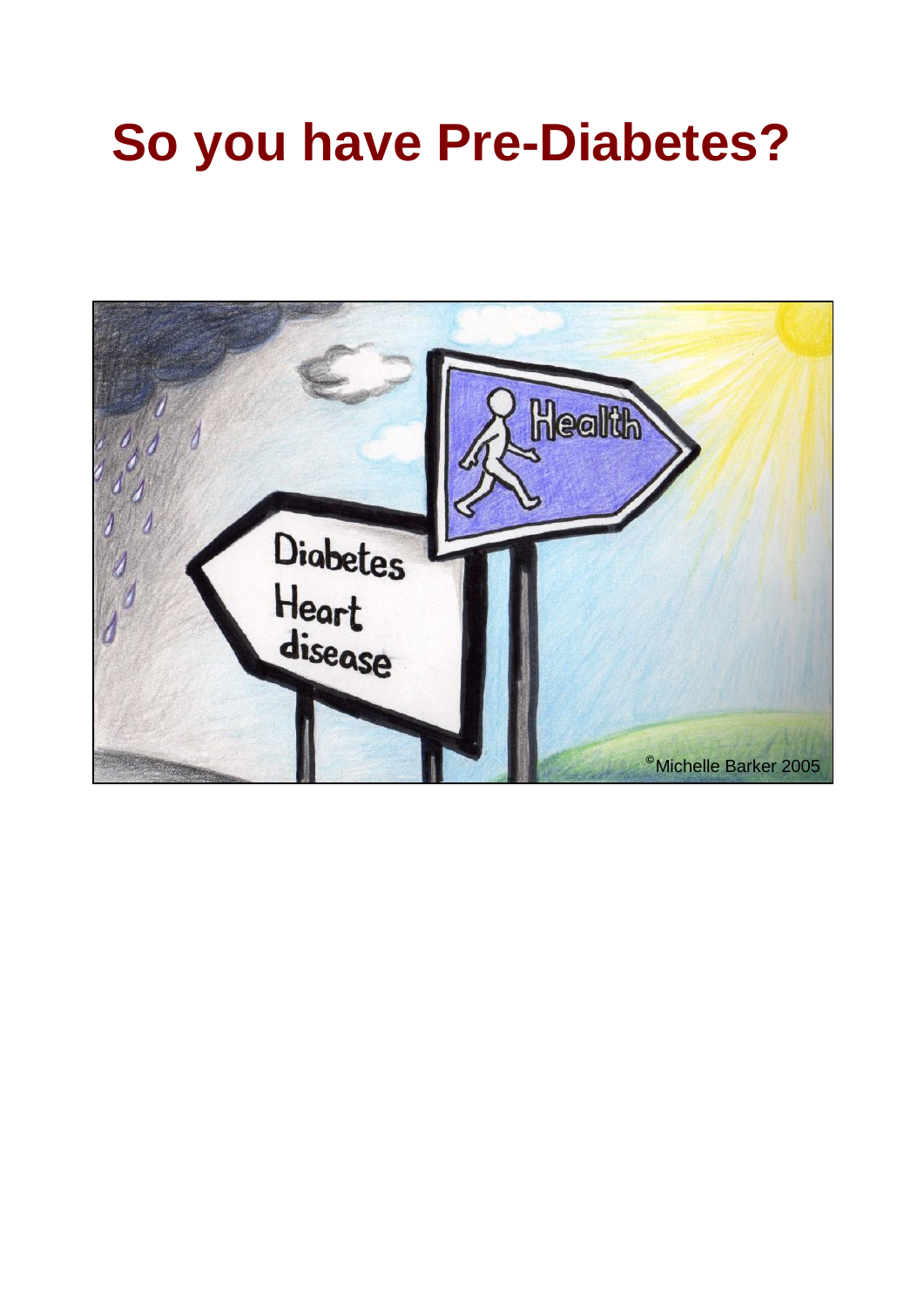### **Important Messages**

This booklet contains three key messages for patients. These are:

- **1. Pre-diabetes is a serious condition with a high risk of progressing to diabetes and heart disease.**
- **2. The good news is that these risks are often preventable.**
- **3. To prevent progression, patients need to make lifestyle changes in terms of healthier eating (losing weight) and increased physical activity.**



©Michelle Barker 2005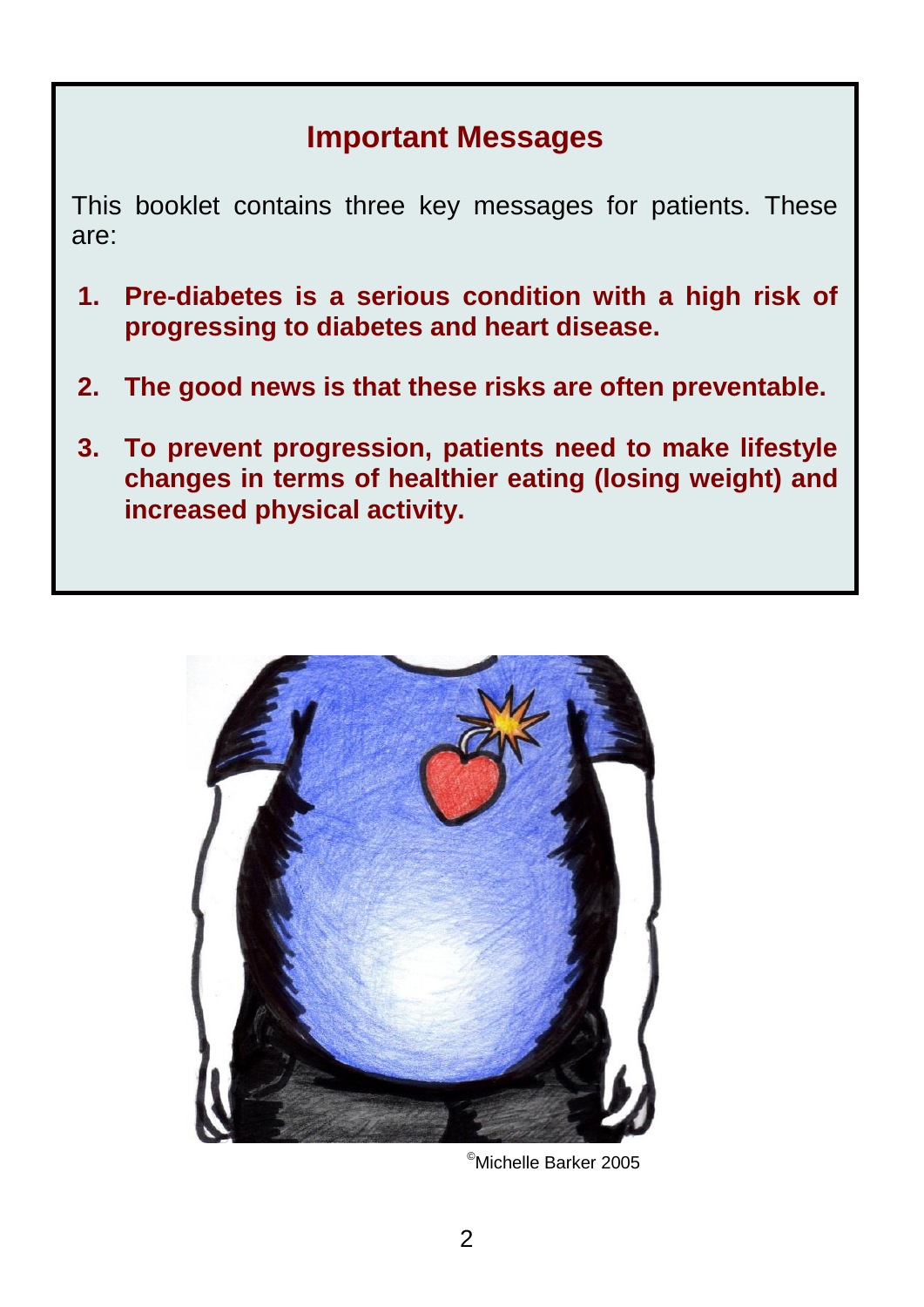# **What is diabetes?**

As you may know, diabetes comes in two types (type 1 and type 2). Type 2 diabetes is more common and is more likely to develop as you get older - around **6 out of every 100 people** develop it. People with type 2 diabetes have something called 'insulin resistance'. This means that their body does not respond normally to insulin (a hormone produced by the pancreas gland). Insulin controls the level of sugar (glucose) in your blood. Over time, if your blood sugar is high, this damages your blood vessels and your heart. Diabetes becomes harder to control as time goes on and often requires tablets and later, injected insulin.

# **So what is pre-diabetes?**

Some patients have a blood sugar level which is higher than normal but not high enough to be called diabetes. This is called **pre-diabetes** and can be identified by blood sugar (glucose) tests. Technically, prediabetes may result from one of three conditions called Impaired Fasting Glycaemia, Impaired Glucose Tolerance and Increased Glycated Haemoglobin. However, the effect is the same - **it means raised blood sugar and a higher risk of getting diabetes and heart disease***.* Making changes to your lifestyle can delay or even prevent the development of type 2 diabetes and reduce the risk of heart disease too. This has been shown to reduce new cases of diabetes by about 50%.

People with pre-diabetes do not usually have any symptoms. It can be diagnosed by your practice nurse or general practitioner using a blood test.

#### *Over-working your system*

*'I was having six sugars in a cup of tea and as [my doctor] said, he said "you might find that six sugars", I think he said "your pancreas activity [whistling from higher to lower notes] shoots to try and offset that". I didn't realise that that sudden impact of six sugars suddenly made something, an organ, work extra fast you know, to deal with that'. (Man with pre-diabetes)*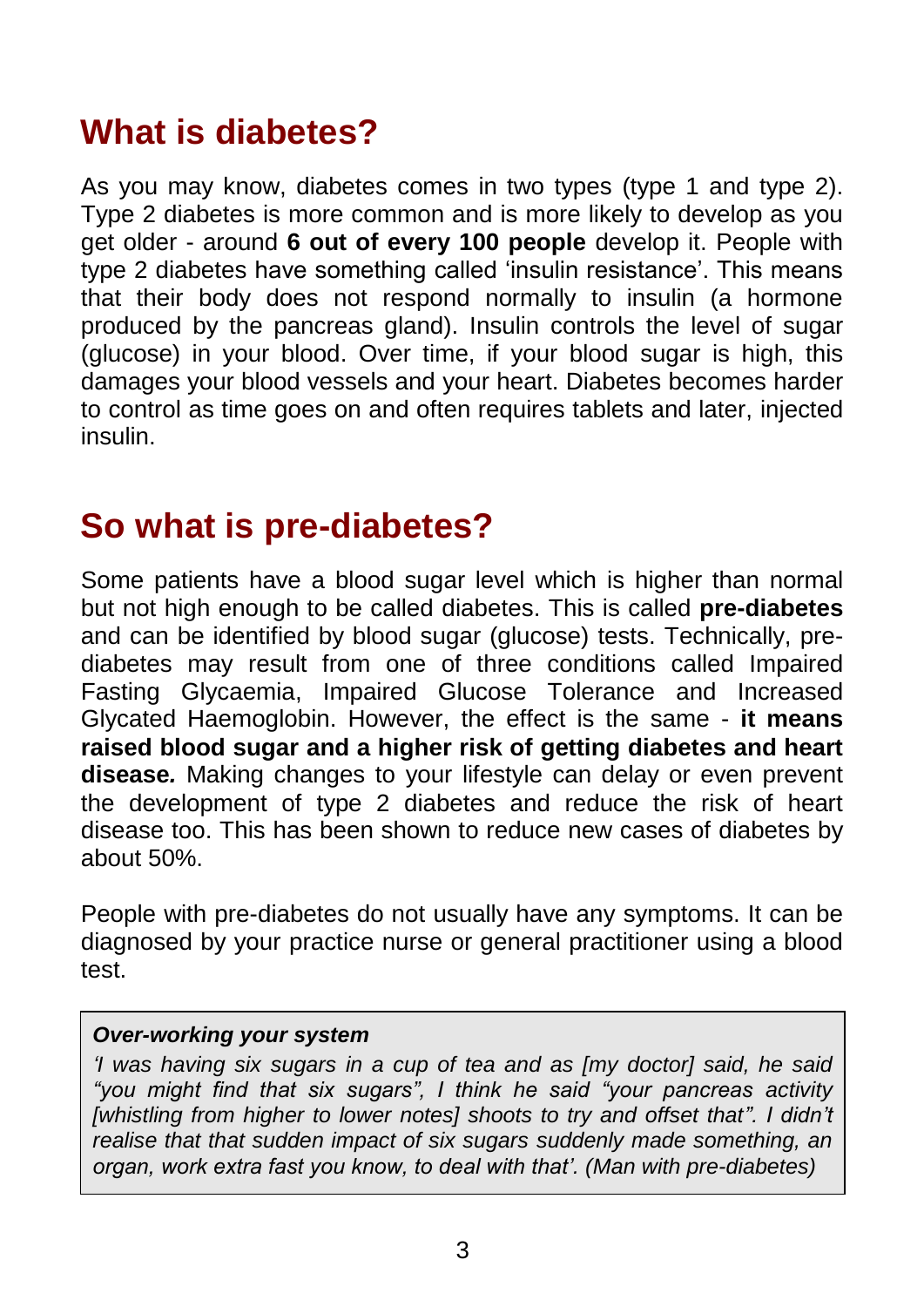# **How did I get pre-diabetes?**

There are three main things that contribute to developing pre-diabetes, and the progression to diabetes:

- 1. **What you eat:** Being overweight affects the body's ability to process sugar in the blood.
- 2. **What you do:** Long periods of inactivity (e.g. watching television all evening) reduce the ability of insulin to deal with sugar in the blood. By the same token, being physically active increases the efficiency of the insulin.
- 3. **The genes you inherit** also contribute to the development of pre-diabetes.

You can't change your genes, but you can do something about your eating habits and your physical activity. It is important to realise that dealing with pre-diabetes or diabetes **is not simply about eating less sugar**. The body's ability to process sugar depends on the action of insulin in the bloodstream. This in turn depends on your level of activity as well as what you eat.

Other illnesses are also related to what you eat and physical activity (high blood pressure, heart disease), and these often occur alongside pre-diabetes. An under-active thyroid can also be linked to prediabetes, as this makes it difficult to keep to a normal weight.

#### **Can medications cause pre-diabetes?**

Some drugs such as steroid tablets, and some drugs for schizophrenia and AIDS, may increase your risk of developing diabetes Your GP will be aware of this and can discuss these issues with you.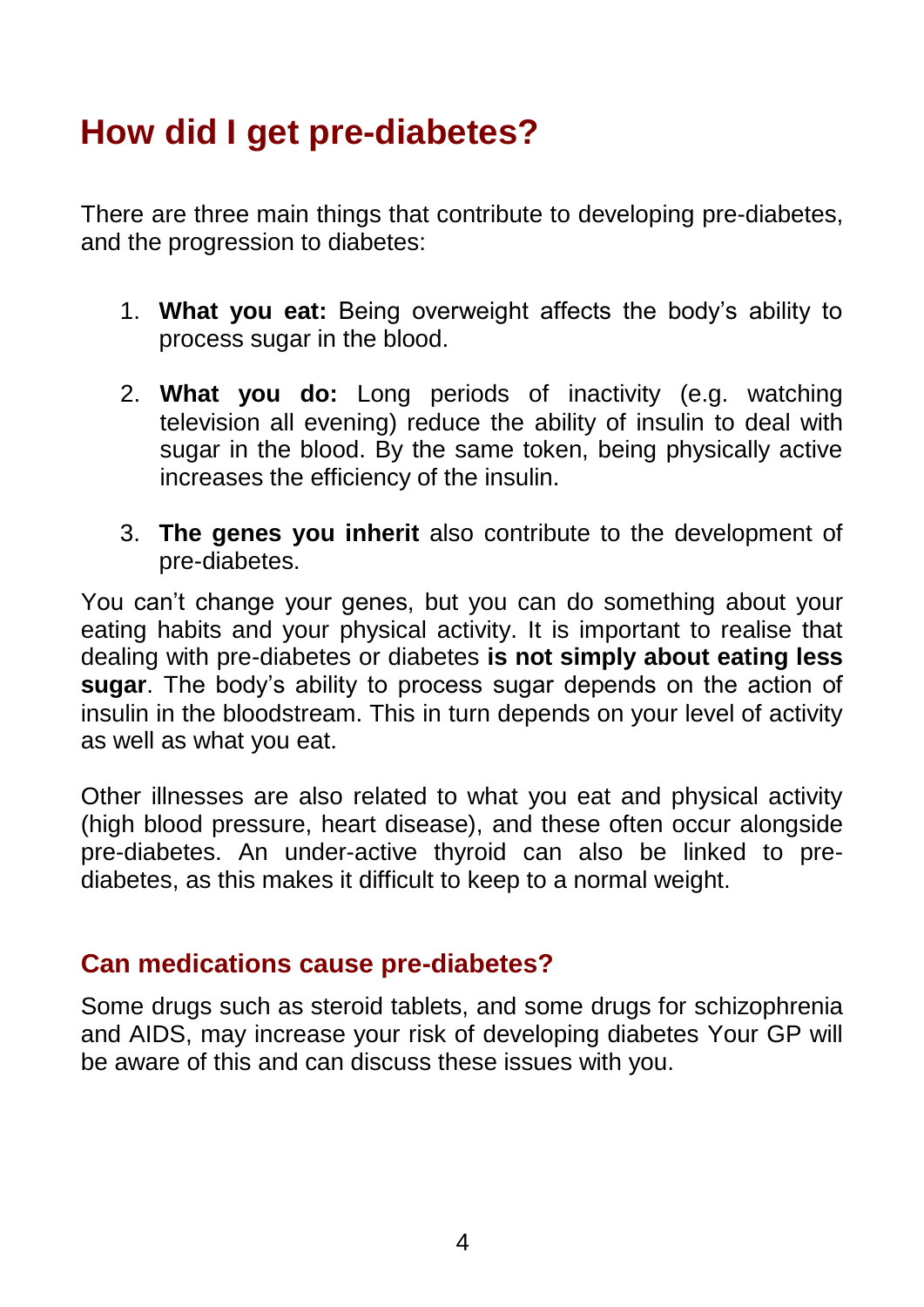# **How serious is pre-diabetes?**

**Pre-diabetes is a serious problem**, which means that you are at increased risk of progressing to diabetes and to heart disease.

### **Heart risk:**

- People with pre-diabetes often have high blood pressure and **are twice as likely to develop cardiovascular disease** (e.g. angina, heart attack and stroke).
- Your personal risk will depend on a number of other things as well such as smoking, blood pressure, physical activity, and age.

### **Diabetes risk:**

- If no action is taken, 33 out of 100 people with pre-diabetes (a third) will develop type 2 diabetes within 6 years.
- Doctors consider this to be a high level of risk and it is over ten times the risk of the average person getting type 2 diabetes.
- **The risk you have now** of getting diabetes is about the same as you pulling the short straw out of three straws offered to you.

### **Out of 100 people with pre-diabetes . . .**

 Risk of diabetes if no action taken



Risk reduces with lifestyle change



**People who will go on to get diabetes are shown in red ( )**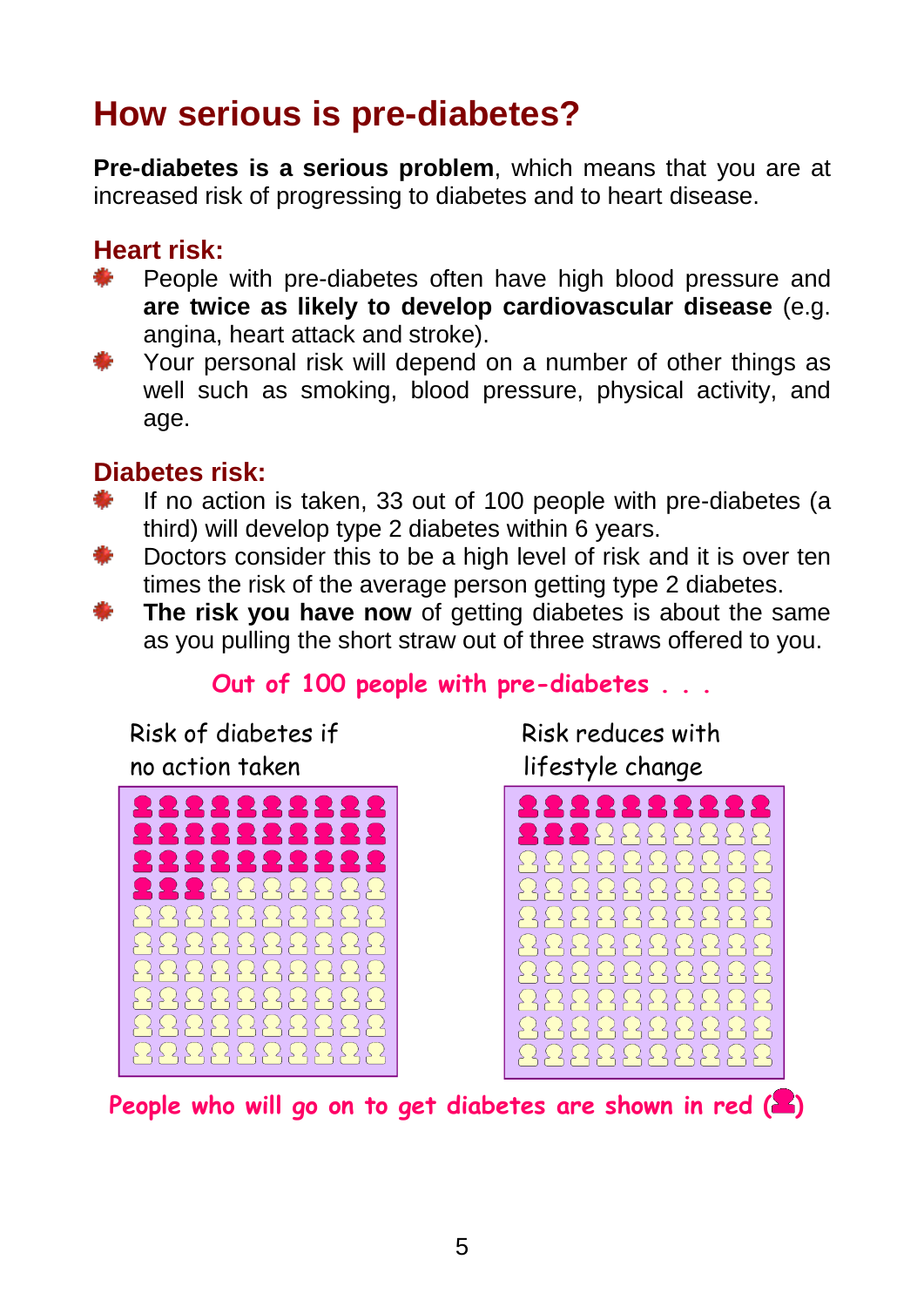*'I think that it's just cumulative, isn't it, so if you're pre-diabetic and you've got high blood pressure then your chances of having heart disease have got to go up'. (Lady with pre-diabetes who recently progressed to diabetes)*

# **Why is it important to avoid diabetes?**

Diabetes is a serious illness. It can be treated with tablets or insulin iniections, but even with treatment, the condition usually gets worse over time.

- The risk of developing heart disease or stroke is around **3 times greater in** people with diabetes than in the rest of the population.
- Around **two-thirds of people with diabetes** die from heart disease or stroke.
- Many people with diabetes **develop serious complications** such as impaired eyesight, kidney failure, neuropathy and cataracts.
- **Diabetes is the leading cause of amputation in the UK and a** chief cause of blindness in middle-aged people.

As you can see, preventing diabetes is highly desirable. If you go on to develop diabetes, control of blood pressure and blood sugar is still very important, and the chart below shows the powerful effects of raised blood sugar (glucose) on your health.



Adapted from Stratton et al. British Medical Journal, 2000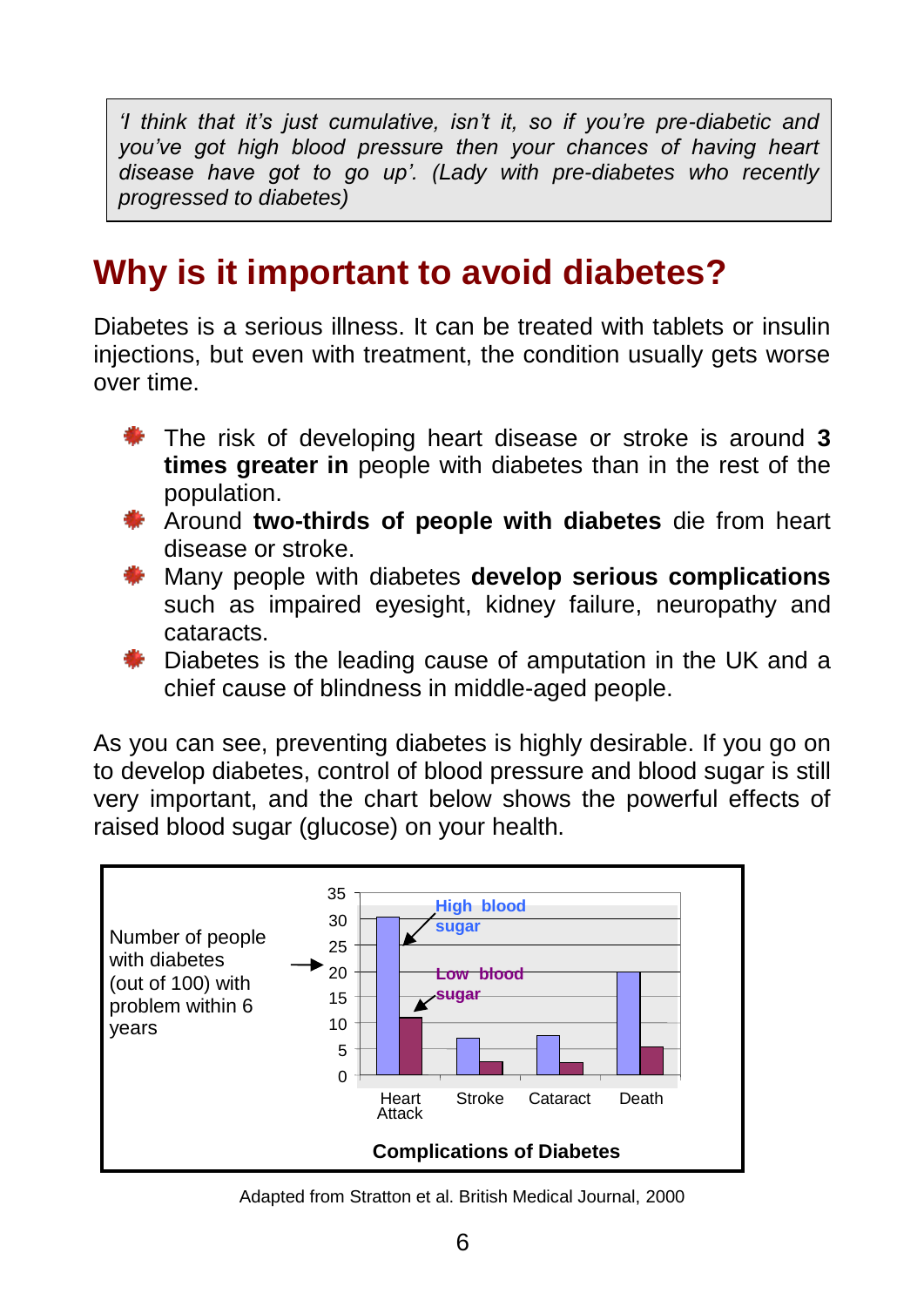# **What can I do to reduce my chances of getting diabetes and heart disease?**

### **The good news!**

The good news is that for many people with pre-diabetes, **diabetes can be delayed or prevented** by increasing your physical activity, making changes to what you eat and by losing weight. Keeping these changes going over time improves your overall health and reduces your heart disease risk too. Out of 100 people with pre-diabetes who make 'healthy lifestyle' changes, only 13 will develop diabetes (compare this with 33 out of 100 if no action is taken!).

The more changes you can make the better. The chart below shows how the risk of developing diabetes reduces dramatically (to as few as 5 in 100) as people achieve more and more healthy eating and physical activity targets. These figures come from a large research study, where the healthy living targets were: **moderate weight loss (5% of weight) increased physical activity; reduced fat intake; reduced saturated fat intake; and increased fibre in the diet.** Even small changes resulted in a lower risk!



### **The good news chart**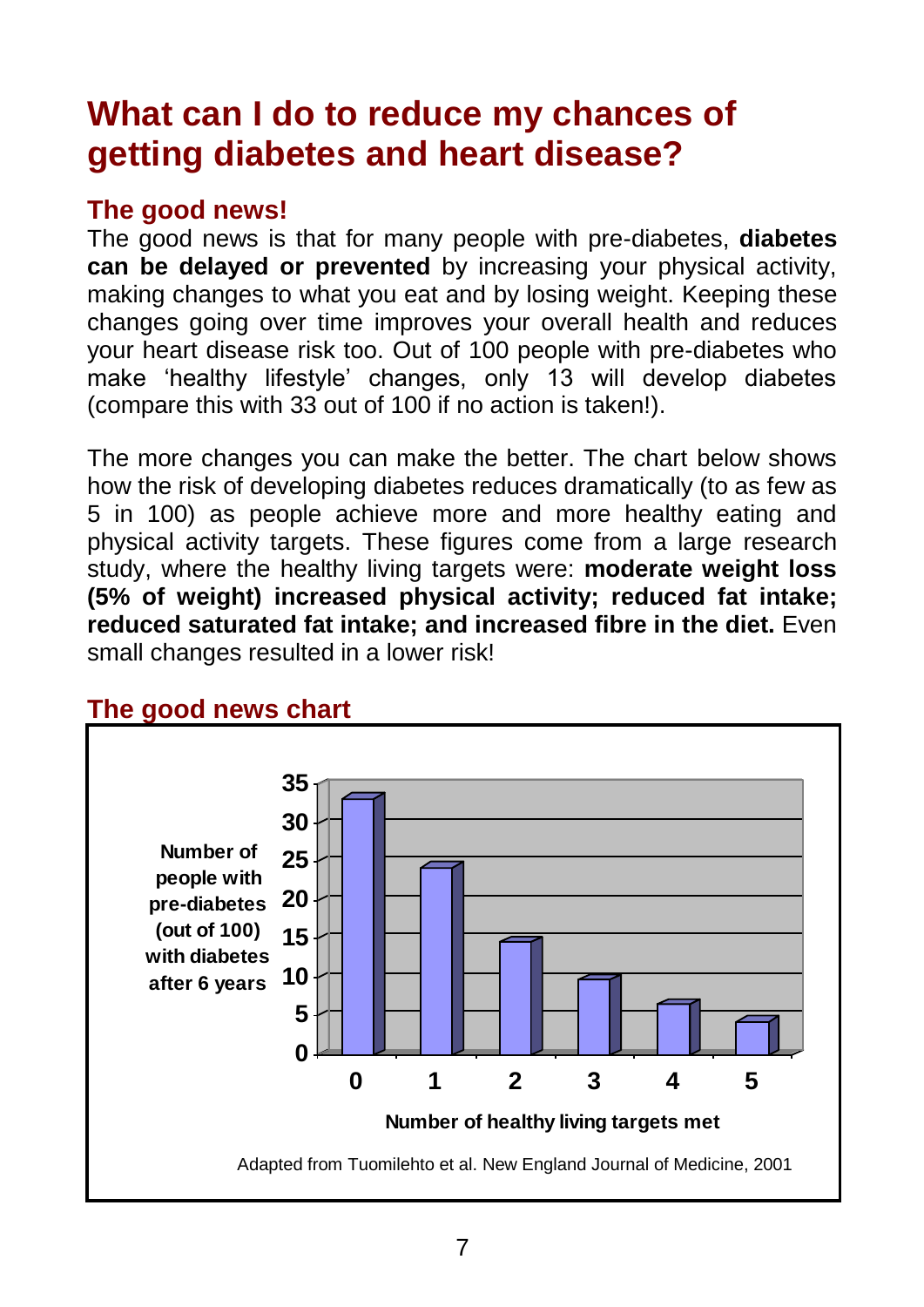### **How do I know if I will go on to get diabetes?**

No one can be sure whether or not you will go on to get diabetes, heart disease or stroke. However, we do know that people who are overweight and spend long periods being inactive are more likely to go on to develop these conditions.

### **Changing your lifestyle can have other great benefits too!**

*Any amount* of weight loss, healthier eating or increases in physical activity can provide other strong benefits for your health. These include:

- Reduced risk of heart disease and stroke
- Lower blood pressure and cholesterol
- More energy
- Stronger bones, muscles and joints
- Physical activity can relieve stress and depression
- Sleeping better
- Reduced risk of some forms of cancer

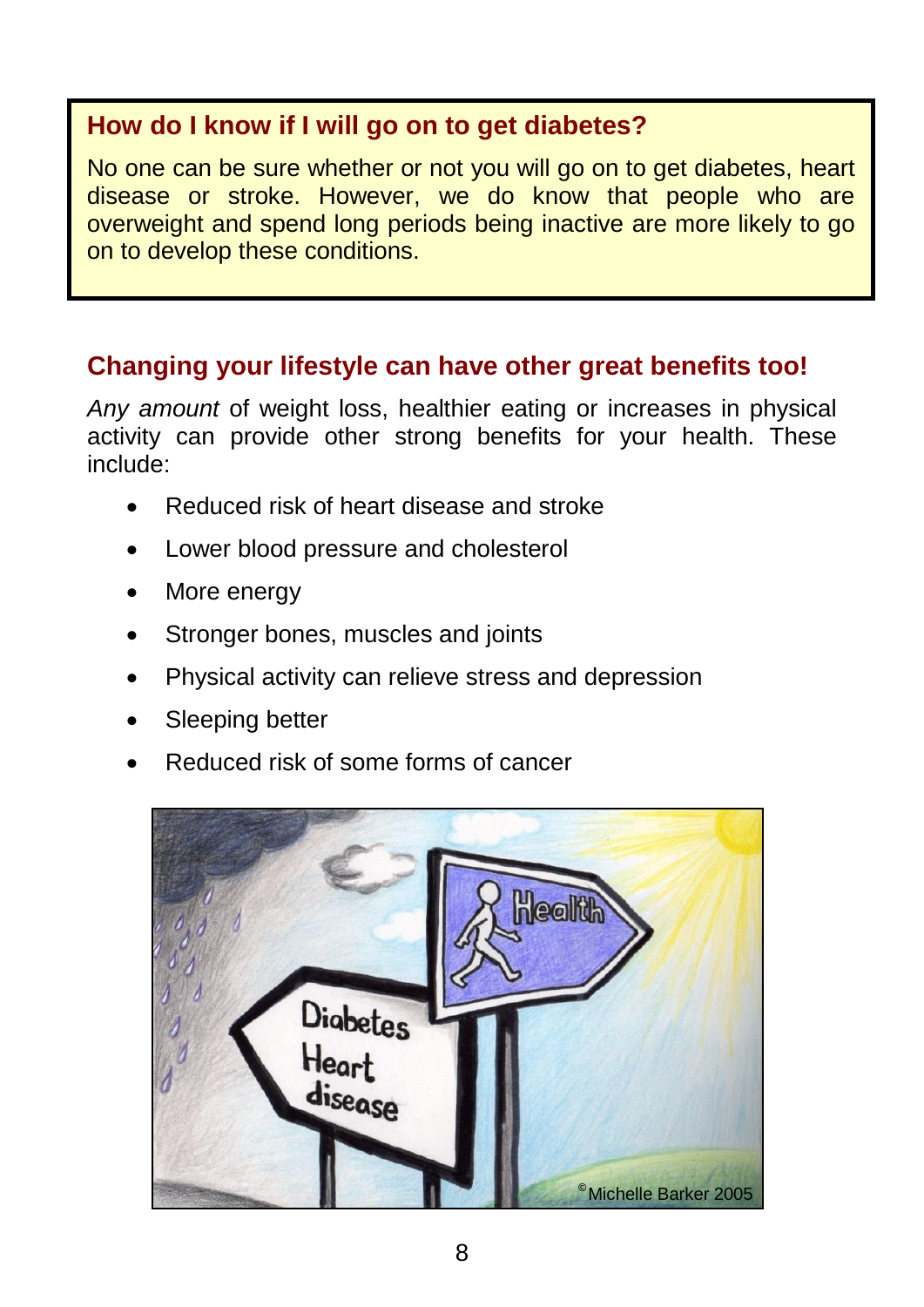# **My life: What can I do?**

Look at the areas of your life that may affect your chances of developing diabetes or heart disease and whether you might consider making changes. Perhaps ask yourself some questions:

- Do I feel overweight?
- Do I eat a healthy variety of food each day?
- Do I manage to take some physical activity every day?
- Are there any of these areas that I feel I can improve?

Perhaps keep a diary of what you eat and what activity you take over the next few days, so that you can look at what you are doing at the moment. Make a list of the pros and cons of making some changes. Think about how you might add into your daily routine some extra activity or a change in your eating habits. Talk to your partner or someone close to you: are they keen to make changes too?

### **Am I ready to change?**

Although you may have identified areas of your life that you feel you need to change, most people still find it difficult to take the first steps and to make useful and lasting changes to their life. So it is important that you think carefully about whether you feel ready to try to change and consider what help and support is at hand. If the idea of change seems daunting, try thinking about making small steps to start with.

#### **Setting achievable goals**

Don't bite off more than you can chew! Try to build up activity or weight loss gradually over time. For example if you do not currently take any exercise, why not start with a brisk 10 minute walk around the block two or three times a week? If you already do regular activity, why not try to increase it a little? The Goal Table (overleaf) gives some examples of setting goals and recording how you achieve these over time. Try completing your own activity goal chart. If you find achieving a goal too difficult, start with something easier and build up to it.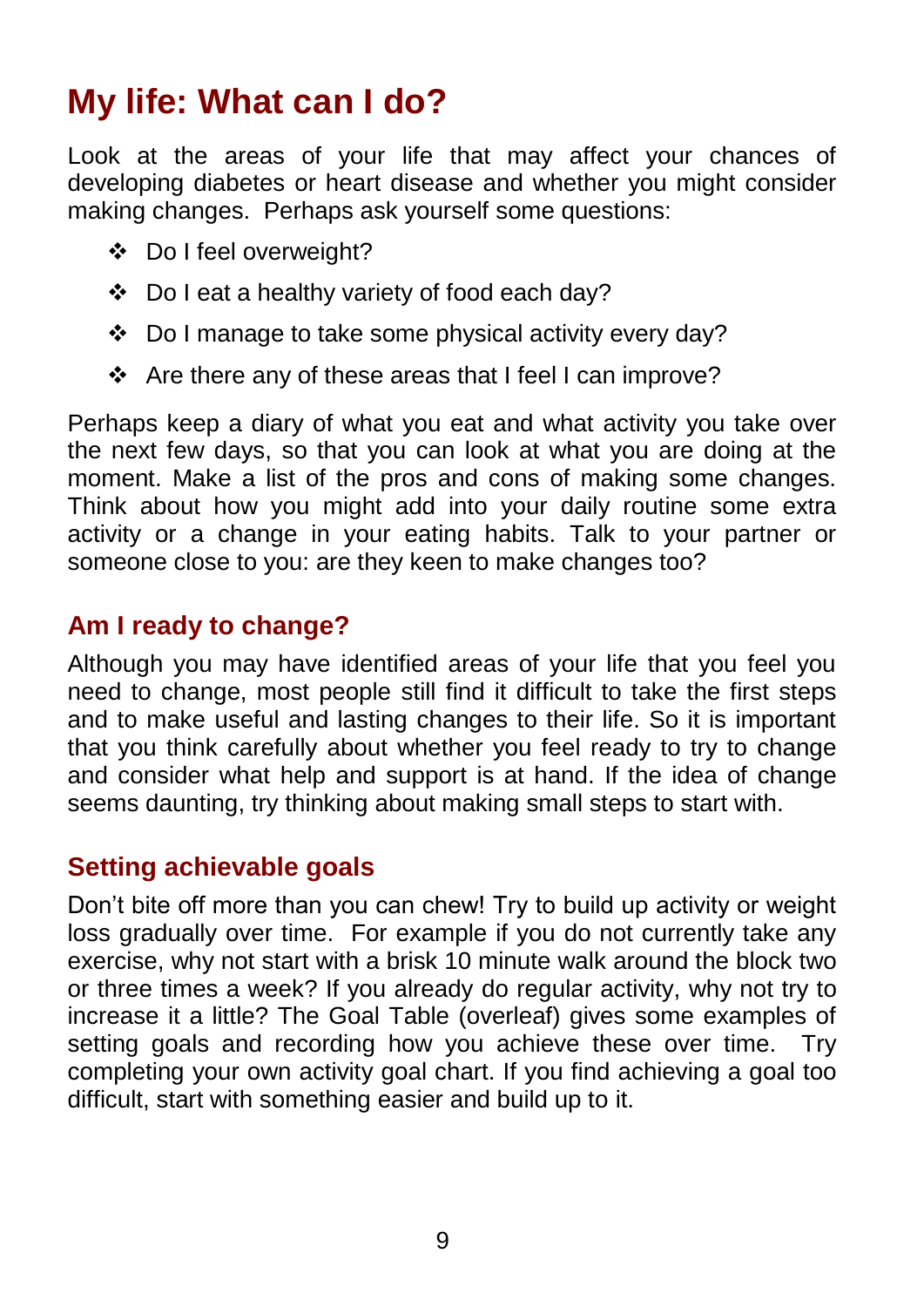# **Goal Table: An example of planning activity changes**

| What activities do you currently do, and<br>what changes might you make?                                                                                                                                                  | <b>Current</b><br>daily<br>activity | <b>Goal for</b><br><b>activity</b><br>(month1) | <b>Goal for</b><br><b>activity</b><br>(month3) |
|---------------------------------------------------------------------------------------------------------------------------------------------------------------------------------------------------------------------------|-------------------------------------|------------------------------------------------|------------------------------------------------|
| <b>Current: Car lift to work</b><br>Change 1: Walk to bus stop (and back)<br>Change 2: Cycle to work                                                                                                                      | 0 mins                              | 8 mins                                         | 12 mins                                        |
| <b>Current: Take lift up and down at work (4)</b><br>times a day)<br>Change 1: Walk up and down stairs each<br>time<br>Change 2: As above and do a 5 minute                                                               | 0 mins                              | 10 mins                                        | 15 mins                                        |
| brisk walk around the block at lunchtime<br><b>Current:</b> Walk to the canteen and back<br>Change 1: Walk to the canteen and take<br>detour around outside of building on the                                            | 2 mins                              | 5 <sub>mins</sub>                              | 5 mins                                         |
| way back with a work colleague<br><b>Current:</b><br><b>Bus</b><br>from<br>home<br>to<br>the<br>supermarket (once per week)<br>Change 1: Get off one stop earlier, walk<br>briskly<br>Change 2: Get off two stops earlier | 0 mins                              | $2 \text{ min}$<br>(per day)                   | 4 mins                                         |
| <b>Current:</b> Sit and watch TV with kids (daily)<br>Change 1: Take a 5 min brisk walk:<br>Change 2: Play a lively game with the kids<br>or go for a brisk 15 min walk or swim                                           | 0 mins                              | 5 mins                                         | 15 mins                                        |
| New: Go to the park, or cycle by river at<br>weekends (e.g. with kids) 90 mins /week.                                                                                                                                     | 0 mins                              |                                                | 13 mins*                                       |
| New: (Alternative idea) Join a local walk<br>and talk group.                                                                                                                                                              |                                     |                                                |                                                |
| <b>Total minutes of exercise per day</b>                                                                                                                                                                                  | 2 mins                              | 30 mins                                        | 64 mins                                        |

\* Remember to work out the daily amount (90 mins /wk is 13 mins per day)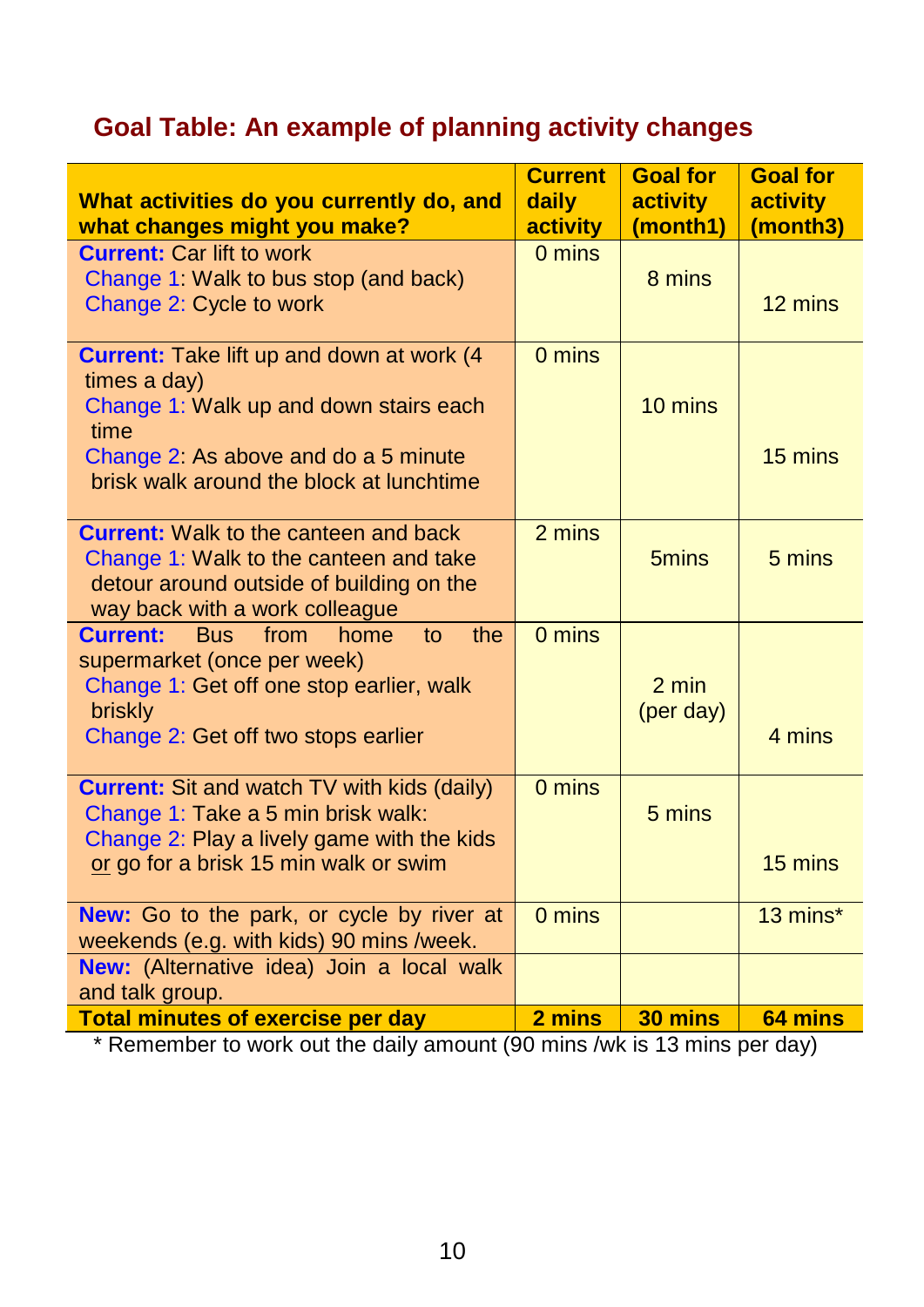# **Making changes to reduce the risks**

### **Key ways to reduce your risk!**

- 1. Activity! Aim for 30 minutes of activity at least 5 days per week (this should be something that makes you breathe faster or your heart beat faster). Try 20 minutes on 3 days per week in the 1<sup>st</sup> month.
- 2. Lose weight! Aim for 5% weight loss over several months. Try to lose 5 pounds or 2.5kg in 2-3 months at first. Be realistic about your target weight, and do it in gradual steps.
- 3. Eat healthy food! Replace fat (especially saturated fat) with healthier options. Build up to 5 portions of fruit and vegetables each day over some months.
- 4. Try to stop smoking! Start by seeking professional advice and make a clear plan before setting a firm date to stop.
- 5. Even making small changes can help to lower risks.

### **Don't despair!**

Remember, it often takes several attempts to change lifestyle habits, so don't be put off if you don't succeed at first – instead, try to learn from the experience, figure out what went wrong, then plan how to do it better. Try and try again!

'*You're dealt a set of cards in this life I think and then you try to make the game better you know'. (Man newly diagnosed with pre-diabetes)*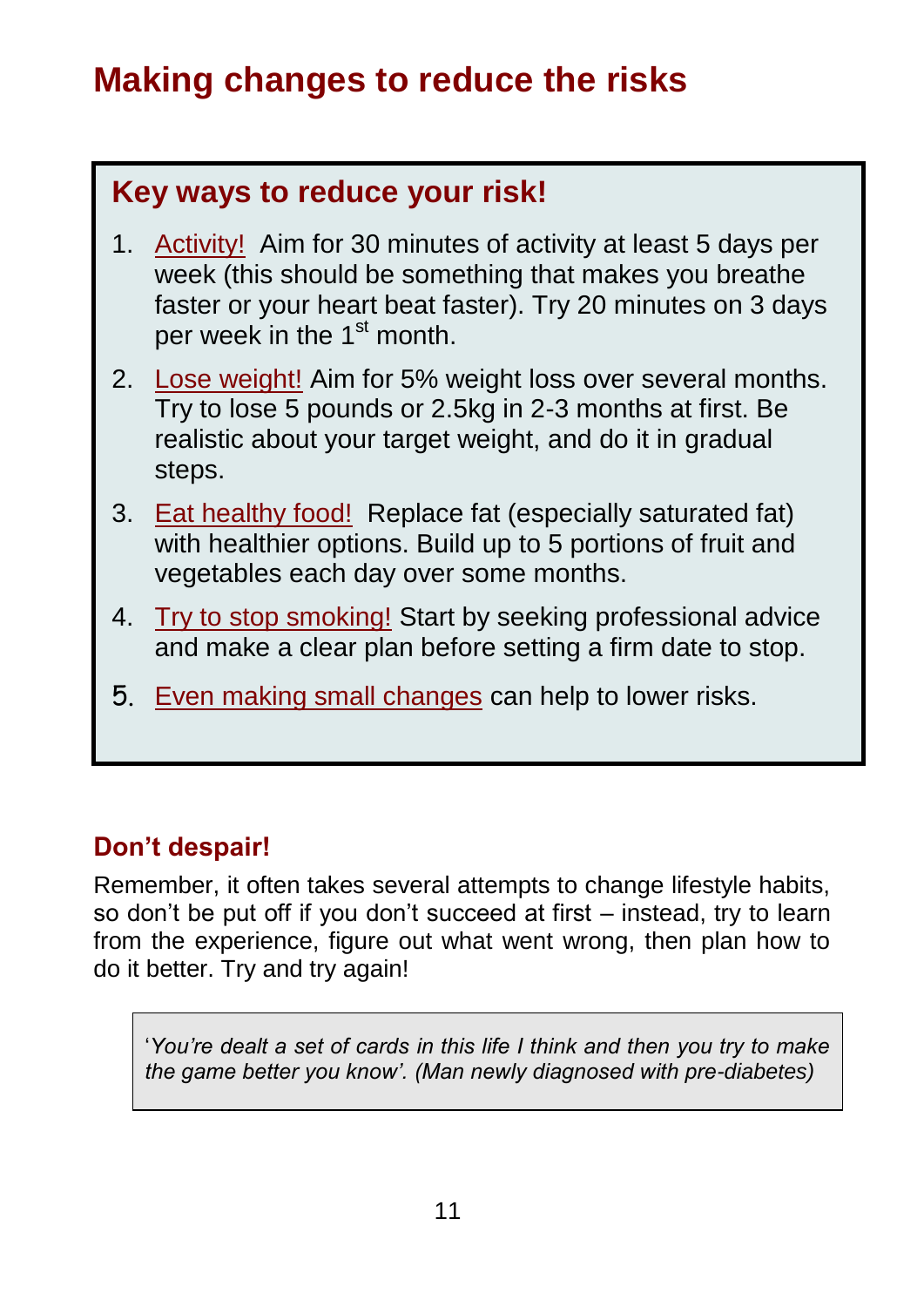# **Time for action**

### **1. Increasing activity**

The importance of physical activity is not just to help you lose weight. Being more active in your daily work or home life is also good for your heart and your general health. Being active helps your insulin to work to control your blood sugar. Going to the gym can be fun, but is not for everyone. It is important that you make changes for life, not just for a few months, and so think about how you can make extra activity part of your daily routine. Doing the housework, taking a brisk 30 minute walk at lunchtime, joining a dance or yoga class, swimming with the kids, or taking up a hobby all add to your activity levels. Try to find something which is going to be fun or is somehow useful to you (e.g. gardening, dancing, playing with your children). If you currently do very little activity, aim to gently increase the amount you do at the start. **Remember, becoming more active is probably easier (and more important) than changing what you eat.**

### **Step counters are a useful way of measuring your activity**

You might consider buying yourself a **pedometer** (a small stepcounting gadget you clip to your belt or pocket). This measures the number of steps you take each day. Aim to increase this level over the coming weeks and months. There are also 'Walk and Talk' groups in many areas.

**How can I increase activity if I have difficulty walking or taking exercise?** It might be necessary to go back to your doctor or nurse and discuss what opportunities there are to help you keep active (e.g. chair based exercise or 'EXTEND' programmes ).

### **2. Losing weight**

Losing weight can be difficult. However, we know that losing even a small amount can reduce your chances of going on to get diabetes. Research has shown that losing around 5% of body weight makes a big difference. Look at the 5% weight chart below which gives examples of how much you may need to lose.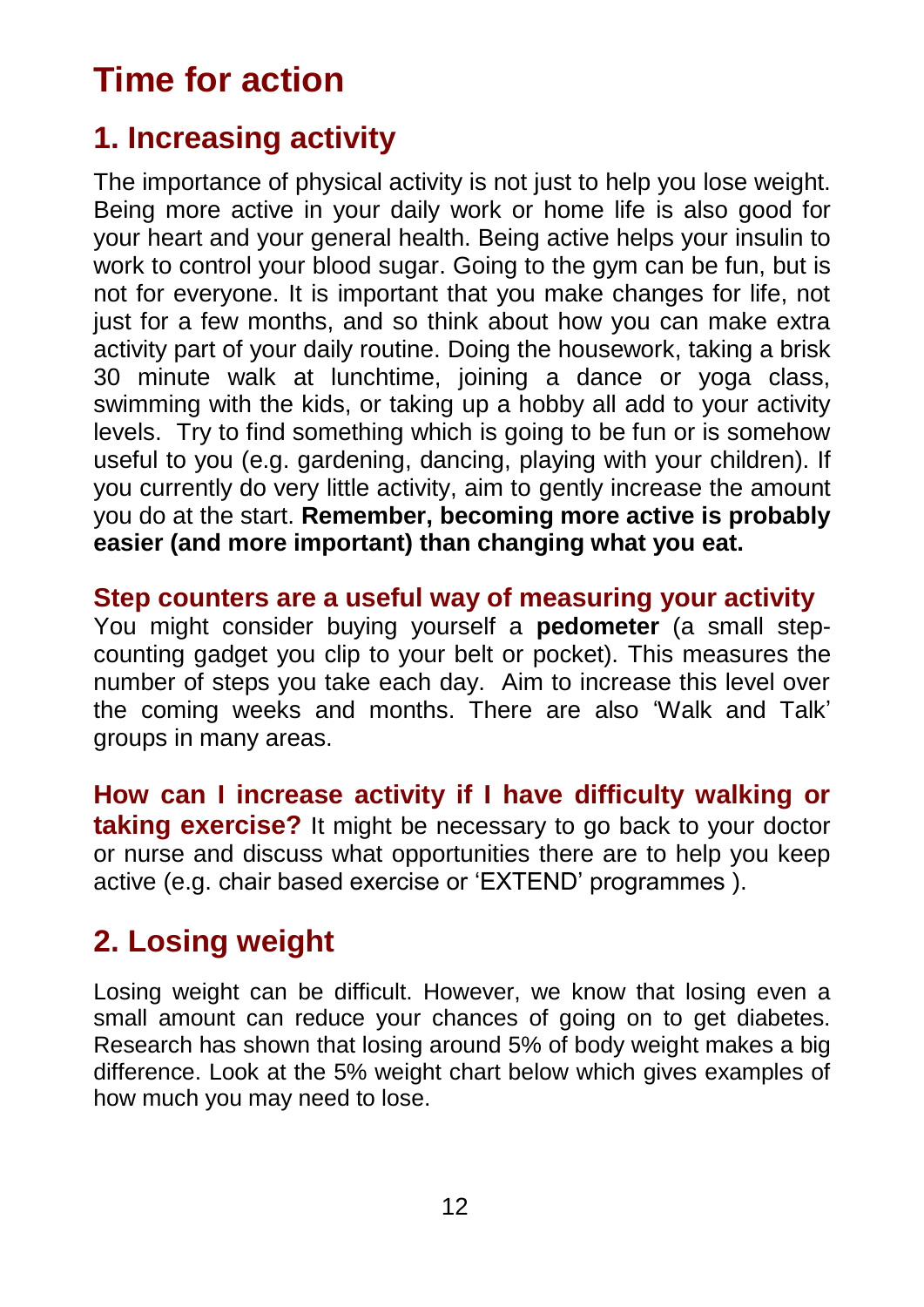| <b>Kilograms</b>         |                  |                   |                   |                   |                   |                   |                   |                   |
|--------------------------|------------------|-------------------|-------------------|-------------------|-------------------|-------------------|-------------------|-------------------|
| <b>Weight</b>            | 70 <sub>kg</sub> | 80kg              | 90 <sub>kg</sub>  | 100 <sub>kq</sub> | <b>110kg</b>      | <b>120kg</b>      | <b>130kg</b>      | <b>140kg</b>      |
| <b>Loss</b>              | 3.5kg            | 4.0 <sub>kq</sub> | 4.5 <sub>kq</sub> | 5.0 <sub>kq</sub> | 5.5 <sub>kq</sub> | 6.0 <sub>kq</sub> | 6.5 <sub>kq</sub> | 7.0 <sub>kq</sub> |
| needed                   |                  |                   |                   |                   |                   |                   |                   |                   |
| <b>Stones and pounds</b> |                  |                   |                   |                   |                   |                   |                   |                   |
| <b>Weight</b>            | 11 <sub>st</sub> | 12st8             | 14st 5            | <b>15st 10</b>    | 17st 5            | 19st 2            | 20st 6            | 22st              |
| <b>Loss</b>              | 8lb              | 9 <sub>lb</sub>   | 10 <sub>lb</sub>  | 11 <sub>lb</sub>  | 12 <sub>lb</sub>  | 13 <sub>lb</sub>  | 14 <sub>lb</sub>  | $15.5$ lb         |
| needed                   |                  |                   |                   |                   |                   |                   |                   |                   |

#### **5% weight chart: How much weight do I need to lose?**

You are more likely to keep weight off if you lose weight slowly (e.g. 2 or 3 pounds per month), only making changes to your diet which you are likely to be able to stick with for the rest of your life.

### **3. Healthy eating**

The eating advice here is the same as the advice for all adults, including those with diabetes and heart disease.

People with pre-diabetes should eat food that is **high in fibre** (e.g. vegetables, wholemeal foods), **low in sugar**, **low in saturated fats** (i.e. fats found in meat, butter, dairy products) and **low in salt**, and have a **high daily fruit and vegetable intake**. It is also important to restrict the **amount** you eat. Many packaged foods are high in fat, salt or refined sugar (or all three) and it is important to look at the food labels before buying, if possible. Fish in batter or breadcrumbs is often high in fat and calories, whereas grilled fresh fish will be much lower.



If you need to lose weight, try replacing one or two high calorie items (e.g. crisps or biscuits) with fruit. Looking at books that include recipes for healthy eating may help to give you ideas. Many of the websites listed on the back pages of this booklet also provide information on how to make your diet healthier.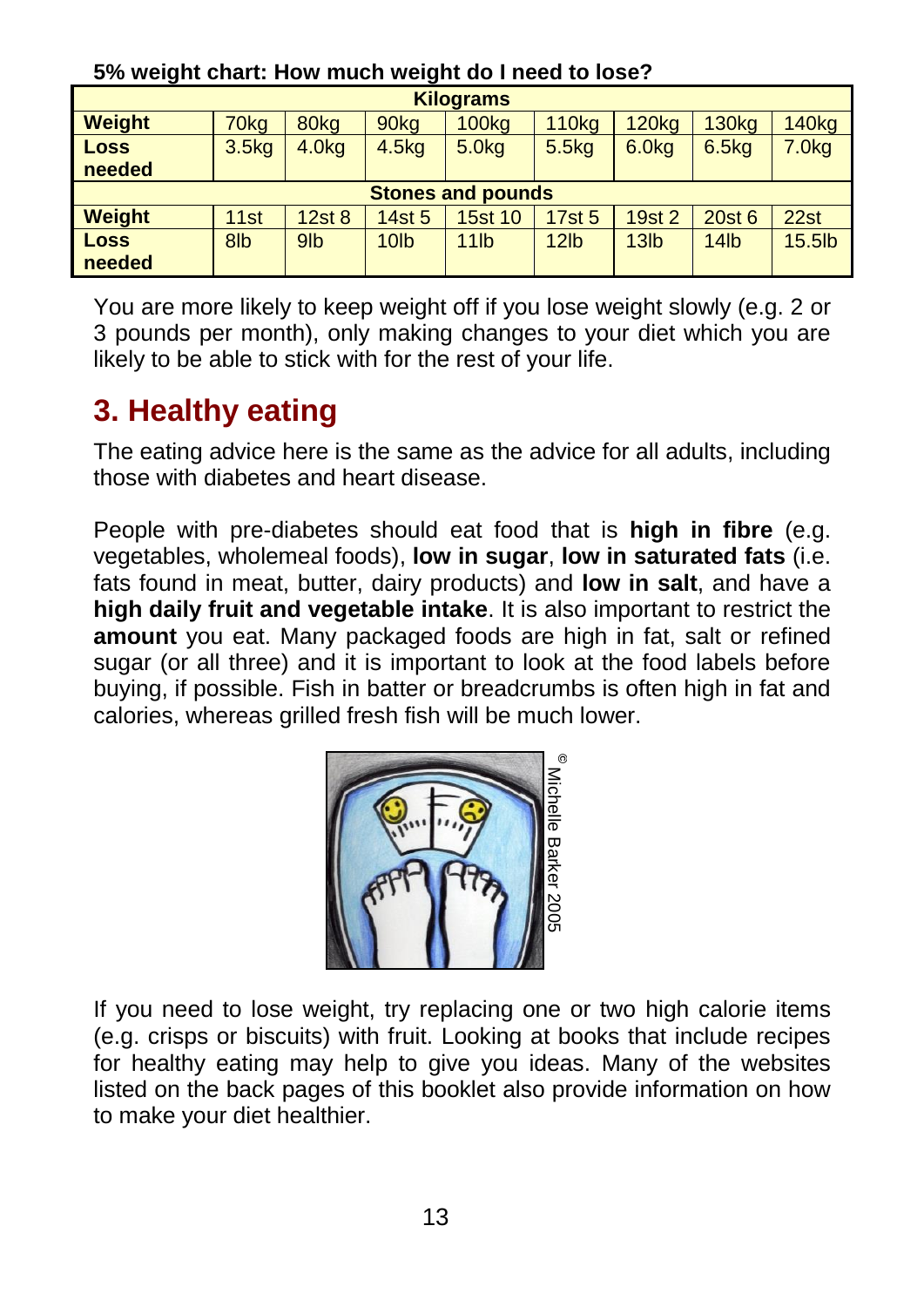### **Sugar**

Most food contains some sugar (even carrots and potatoes) and so it is impossible to avoid it altogether. However there are different types of sugar in food, and eating foods that release sugar more slowly can also help you to lose weight. Some types of sugar (simple carbohydrates found in sweets, chocolate, sugary drinks and cakes) will raise the blood sugar higher and more quickly than others. This causes the need for insulin to rise immediately. Sugars found in foods like brown bread, potatoes, rice, pasta, cereals and beans are called complex carbohydrates and will raise the blood sugar more slowly. These are better for you. Fruits contain natural sugar and these are also healthier than sugars found in simple carbohydrates. Also, the sugar in brown rice, brown pasta and brown wholemeal bread is broken down more slowly than sugar in white bread, white rice and white pasta. **Alcohol** contains sugar (beer more than wine) and can also raise the blood sugar quite quickly.

The body usually manages your blood sugar for you by producing insulin. However, insulin works less well if you are physically inactive or overweight. The best way to manage your blood sugar is therefore to get yourself fit and lean, and let your body do it naturally.

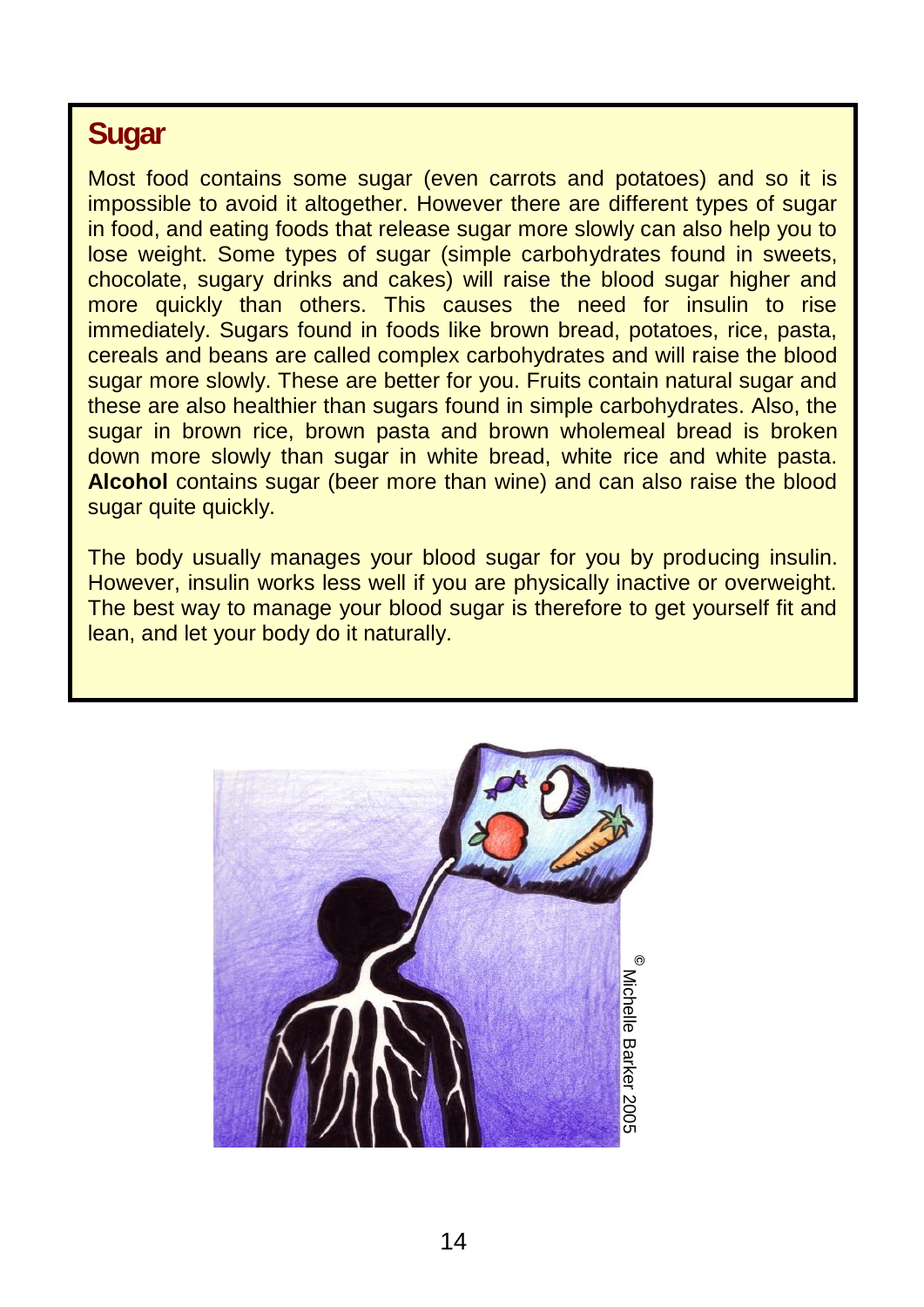### **A note about popular diets and pre-diabetes**

Several diets are currently popular to help people lose weight, and some of these may also be helpful for some people with prediabetes. However, you should discuss this with your doctor first, as the effect of many of these diets on pre-diabetes and heart conditions is uncertain**.** There is increasing evidence to suggest that eating foods with a **low Glycaemic Index (GI)**, for example wholegrain bread and nuts may help prevent the onset of diabetes by reducing the sudden increase in blood sugar and insulin in your blood after a meal. Eating smaller quantities of food and more low GI foods may also help you lose weight and reduce the risk of cardiovascular disease and some cancers. All sugary and starchy foods (carbohydrates) can be ranked according to their Glycaemic Index and several books are available to help you do this. You should be aiming to change your diet for life, and not just for a short while, so think about what changes you will be able to maintain.

## **4. Smoking**

Smoking not only causes lung cancer, but greatly increases the risk of stroke and heart disease for people with pre-diabetes too. There is a great deal of support available for people who want to stop smoking. The green booklet *'Giving up for life'* provides practical advice, contact details for support groups and telephone help lines. Even cutting down your smoking is helpful.

# **What if I do nothing?**

If you choose not to make changes, your blood glucose (sugar) will probably continue to rise over time. At some point you may develop diabetes or heart problems.

*'He isn't exactly very motivated but he doesn't really understand the cliff that he's moving towards'. (Doctor discussing a patient)*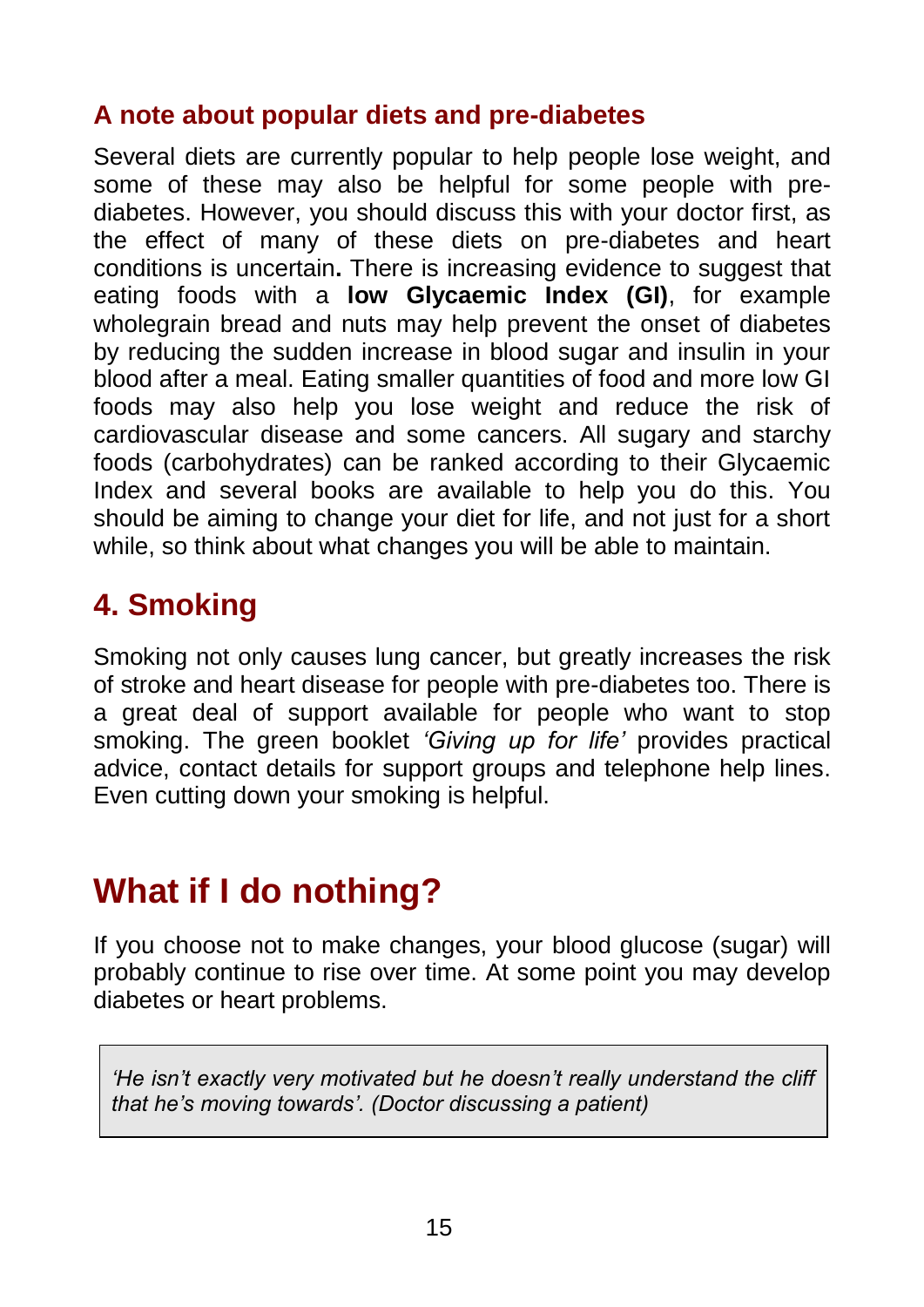# **How can my doctor or nurse help?**

#### **Supporting your changes**

When you are ready to start making changes to your lifestyle, your doctor or practice nurse can guide you and give you further support. They may want to discuss your lifestyle plans, and may refer you to a dietician, a specialist nurse or for exercise sessions. Your doctor or nurse can also give you leaflets and information about healthy foods, weight loss, physical activity and smoking. If you think it will help, **ask your partner or close relative to come with you** so that they can learn more about the sort of changes that are needed in your lifestyle (it may spur them on to change theirs too!). Practice nurses in particular are very well-informed about healthy eating, so book an appointment if you want more information.

#### **Monitoring your condition**

Your doctor or nurse may ask to see you regularly (e.g. once or twice a year or more often at first) to monitor your condition, by testing your blood sugar. They may also want to check your weight, your blood pressure, or take some blood for testing (e.g. for cholesterol) so that they can check your risk of heart disease. Go back for another appointment if you find making changes difficult. Don't forget, your doctor or nurse is keen to know how you're getting on, so let them know how you're doing!

### **Join a group or form a group!**

Many people are trying to change aspects of their lifestyle, whether it is for their physical health, for their future well-being or for their children. Joining a group of people (e.g. walking, slimming or dancing groups) can be one way that can help provide you with the support you need in your own community. You could even think about starting up a group yourself!

### **Can my blood sugar return to normal?**

In many cases, your blood sugar may well return to normal if you manage to make permanent changes. However, you would need to be monitored to ensure that it remains low.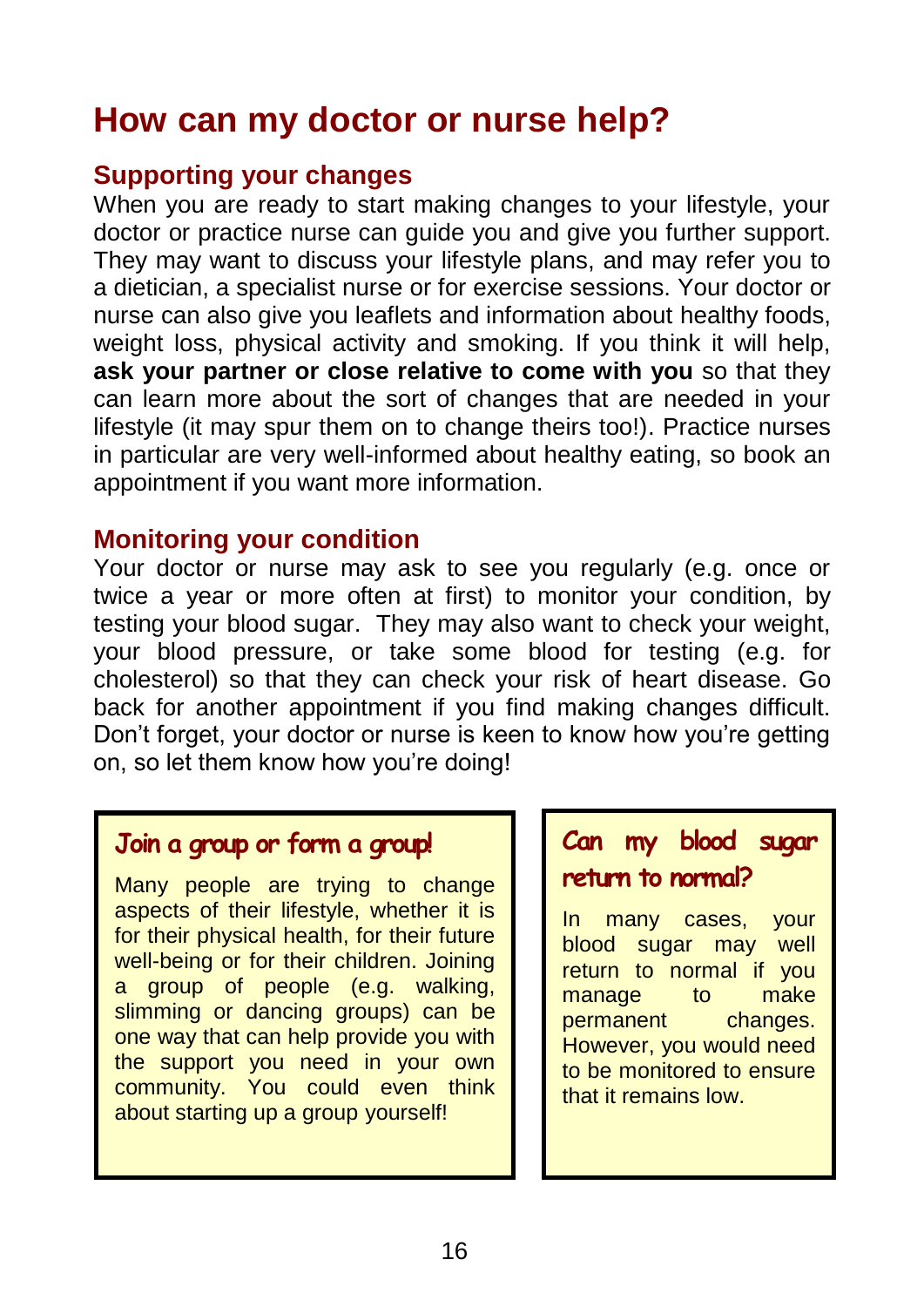# **Don't Panic!**

Being told you have pre-diabetes can be an alarming experience. It is true that having this condition increases your risk of heart disease and stroke, and your risk of getting diabetes. This needs to be taken very seriously. However, the good news is that at this early stage, the condition is often reversible through making relatively simple changes to your lifestyle. Hence, although you should not be unduly anxious at this stage, you should see this as an important 'wake-up' call to take action.

If having this condition is causing you high levels of anxiety (such as difficulty sleeping, intrusive worrying thoughts, or panicky feelings), then you should contact your GP or practice nurse to discuss these feelings further.

# **What if I don't succeed?**

Even if you take all the advice given and make quite dramatic changes to your lifestyle, you may still go on to get diabetes. This is because the way the illness develops is partly down to lifestyle (which you can change) and partly down to your genes (which you can't). So, if you still go on to develop diabetes, this is not necessarily your fault. As long as you have done your best, that's all you can do, and it is no use blaming yourself or dwelling on what you might have done differently.

Remember that whatever lifestyle changes you make will benefit you whether you get diabetes or not. Any increase in physical activity and loss of weight will reduce your risk of heart disease and improve your general health. If you do progress to diabetes, your GP will be able to treat it, and regular monitoring will ensure that any problems are dealt with early.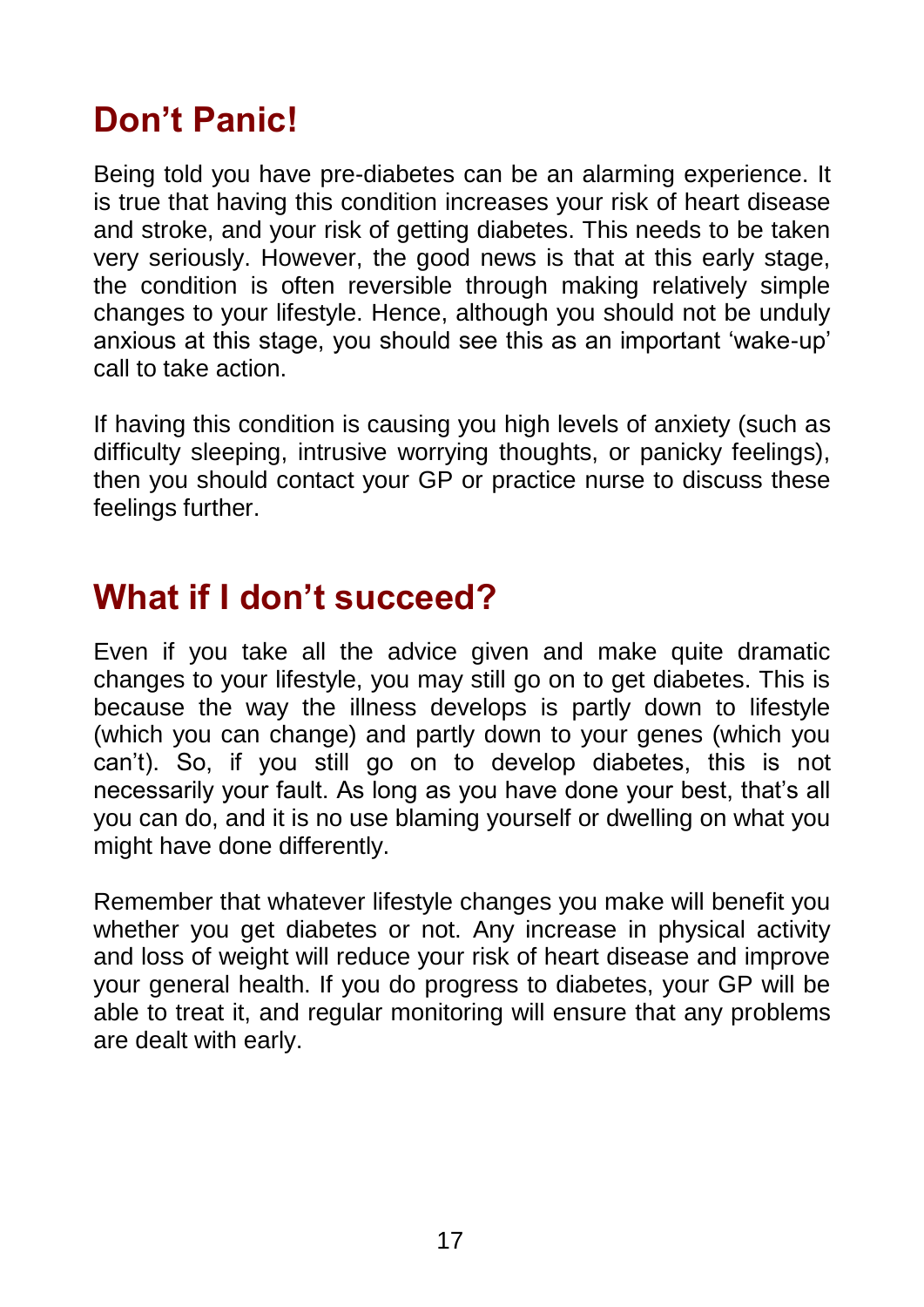# **Further information**

#### *Useful websites*

Pre-diabetes is a recently recognised condition, and websites, books or leaflets that deal with pre-diabetes are being developed. There are also a number of good websites with information on preventing diabetes, and the lifestyle advice for people with diabetes and those at risk of heart problems is also relevant for those with pre-diabetes.

American Diabetes Association - <http://www.diabetes.org/?loc=logo> This American website has very good detailed information to help you learn about pre-diabetes, ideas about exercise, recipes, diet and losing weight.

British Heart Foundation - [http://www.bhf.org.uk/heart](http://www.bhf.org.uk/heart-health/conditions/diabetes.aspx)[health/conditions/diabetes.aspx](http://www.bhf.org.uk/heart-health/conditions/diabetes.aspx)

Information on how diabetes is linked to coronary heart disease. There is also a lifestyle online shop.

Diabetes UK website - [http://www.diabetes.org.uk](http://www.diabetes.co.uk/) - General information on diabetes with summaries of recent research, detailed information on eating well, getting active, meal planning (see under 'managing diabetes'). Also links to local diabetes websites.

Losing weight -

<http://www.nhs.uk/LiveWell/loseweight/Pages/Loseweighthome.aspx> - Helpful advice and tips on how to lose weight and maintain a healthy, balanced diet.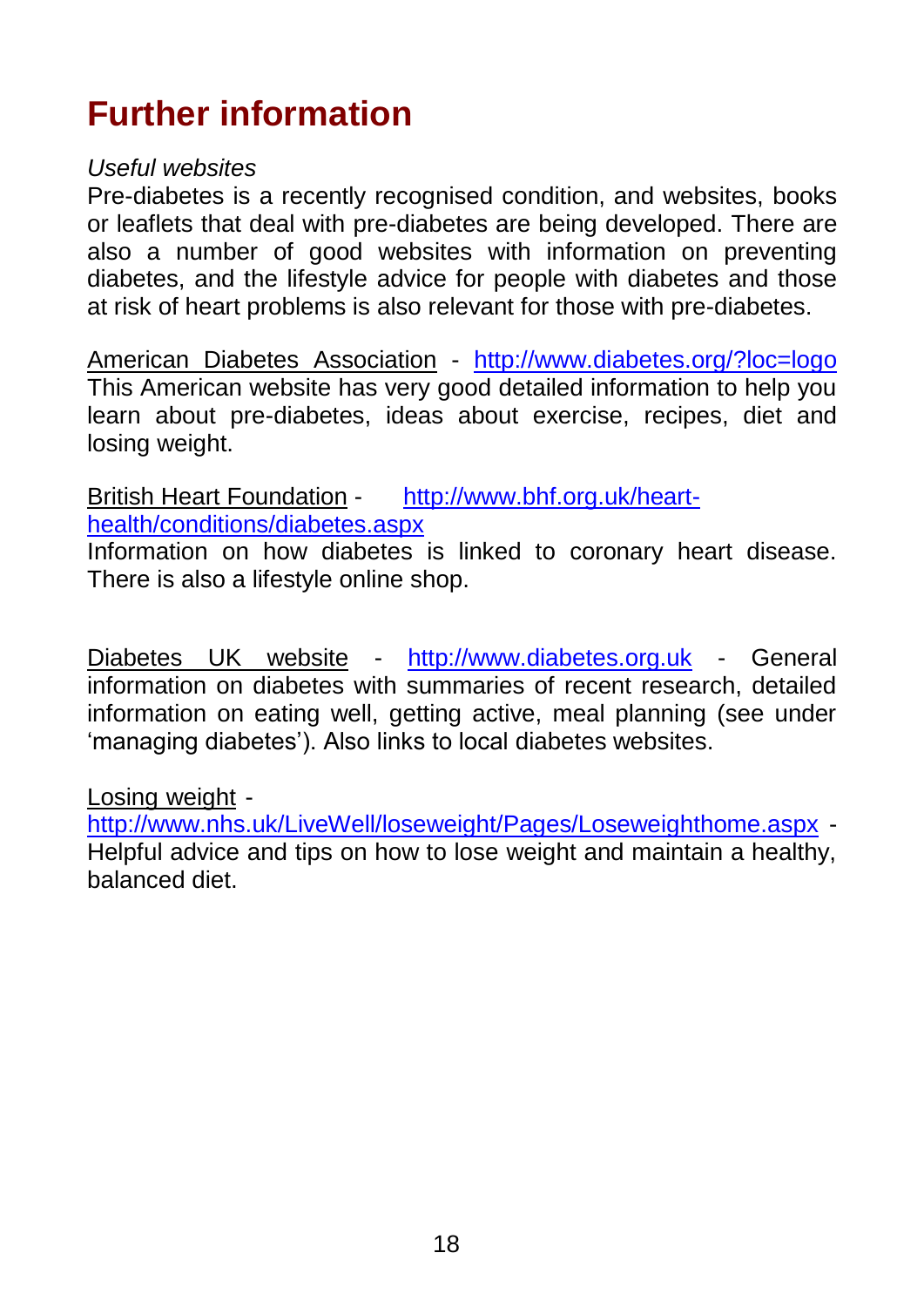### **Other contact information:**

Diabetes UK produce leaflets for people with diabetes and run local groups for information, activities etc. Contact your local office to find out details of activities in your area. Tel: 0845 120 2960 and ask for your local office number, or go to [http://www.diabetes.org.uk/In\\_Your\\_Area/](http://www.diabetes.org.uk/In_Your_Area/)

NHS Smoking Helpline provides support and counselling for people planning or trying to stop smoking: Tel: 0800 169 0169 <http://smokefree.nhs.uk/>Provides a wide variety of information and guidance to support attempts to stop smoking.

Walking groups - Joining a walking group is a good way of taking exercise as well as meeting up with others. There are various levels: flat short walks for those who currently do little or no physical activity, or who have restricted mobility. Longer walks for those who currently do a small amount, but need to increase their activity level, and more challenging walks for those who are more experienced. Your GP or nurse may be able to provide further details. The **Walking for Health** website - <http://www.walkingforhealth.org.uk/> - explains more about walking for health, including information about local walking schemes.

Diabetes books – A good way to find a range of books is to search book-selling websites. An example is **"Diabetes: A Practical Guide to managing your health**", by Rosemary Walker and Jill Rodgers (2004), published by Dorling Kindersley and Diabetes UK: An excellent and readable guide.

Many recipe ideas for patients with diabetes are available at [http://www.diabetes.org.uk/Guide-to-](http://www.diabetes.org.uk/Guide-to-diabetes/Food_and_recipes/Recipes/)

[diabetes/Food\\_and\\_recipes/Recipes/](http://www.diabetes.org.uk/Guide-to-diabetes/Food_and_recipes/Recipes/)